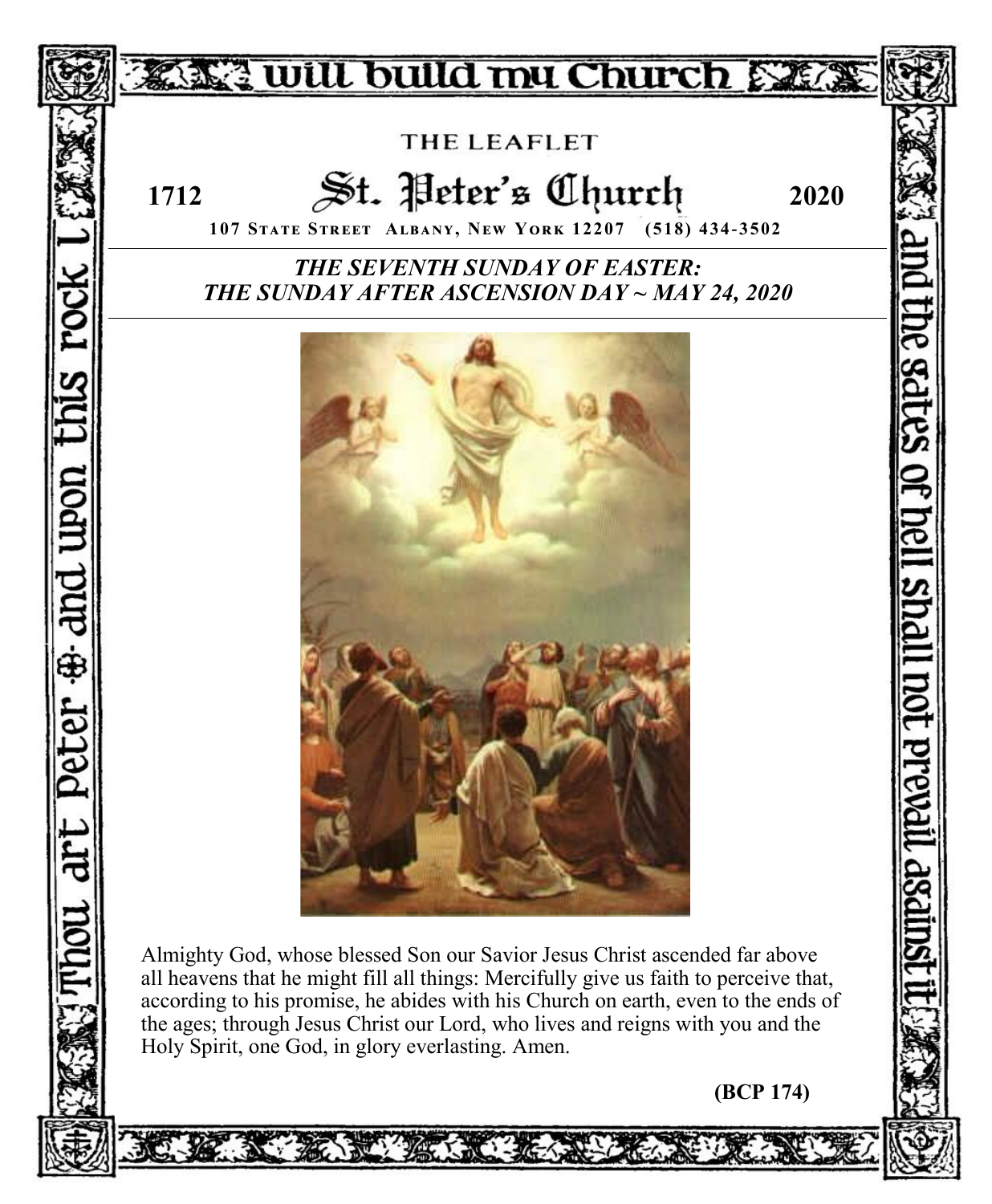### **THE SEVENTH SUNDAY OF EASTER: THE SUNDAY AFTER ASCENSION DAY ~ MAY 24, 2020**

# **Today's Sunday Service is available to view on YouTube. Please copy and paste the following link in your browser:** <https://youtu.be/O6ypjGlC5k8>

| <b>PRELUDE</b>                                 | <b>ANTIPHON V</b>                                                                       | <b>MARCEL DUPRÉ</b>     |  |  |
|------------------------------------------------|-----------------------------------------------------------------------------------------|-------------------------|--|--|
| + PROCESSIONAL HYMN                            | 215 SEE THE CONQUEROR MOUNTS IN TRIUMPH                                                 | IN BABILONE             |  |  |
| <b>EASTER ACCLAMATION</b>                      |                                                                                         |                         |  |  |
| + GLORIA IN EXCELSIS                           | <b>HAROLD DARKE IN E</b>                                                                | PRAYER BOOK, PAGE 324   |  |  |
| <b>CONFESSION OF SIN</b>                       |                                                                                         | PRAYER BOOK, PAGE 41    |  |  |
| + INVITATORY ANTIPHON                          | ALLELUIA. CHRIST THE LORD ASCENDETH INTO HEAVEN;<br>O COME, LET US ADORE HIM. ALLELUIA. |                         |  |  |
| $+$ VENITE                                     | <b>CHANT S-4</b>                                                                        | PRAYER BOOK, PAGE 44    |  |  |
| $+$ PSALM                                      |                                                                                         | <b>PSALM 68:1-20</b>    |  |  |
| <b>THE FIRST LESSON</b>                        |                                                                                         | <b>ACTS 1:1-14</b>      |  |  |
| + JUBILATE DEO                                 | <b>RICHARD DIRKSEN IN D</b>                                                             | PRAYER BOOK, PAGE 45    |  |  |
| <b>THE EPISTLE</b>                             |                                                                                         | 1 PETER 4:12-19         |  |  |
| $+$ Hymn                                       | <b>435 AT THE NAME OF JESUS</b>                                                         | <b>KING'S WESTON</b>    |  |  |
| + THE GOSPEL                                   |                                                                                         | <b>JOHN 17:1-11</b>     |  |  |
| <b>SERMON ~ THE REV. PAUL J. HARTT, RECTOR</b> |                                                                                         |                         |  |  |
| + THE APOSTLES' CREED                          |                                                                                         | PRAYER BOOK, PAGE 53    |  |  |
| <b>COLLECTS</b>                                |                                                                                         | PRAYER BOOK, PAGE 56    |  |  |
| THE GENERAL THANKSGIVING                       |                                                                                         | PRAYER BOOK, PAGE 58    |  |  |
| <b>THE PRAYERS AND GRACE</b>                   |                                                                                         | PRAYER BOOK, PAGE 54    |  |  |
| <b>THE PEACE</b>                               |                                                                                         |                         |  |  |
| <b>ANTHEM</b>                                  | <b>GOD IS GONE UP</b>                                                                   | <b>GERALD FINZI</b>     |  |  |
| <b>CLOSING PRAYERS AND BENEDICTION</b>         |                                                                                         |                         |  |  |
| + RECESSIONAL HYMN                             | <b>494 CROWN HIM WITH MANY CROWNS</b>                                                   | <b>DIADEMATA</b>        |  |  |
| <b>POSTLUDE</b>                                | <b>FANFARE</b>                                                                          | <b>KENNETH LEIGHTON</b> |  |  |
|                                                |                                                                                         |                         |  |  |

**(+ All Standing)**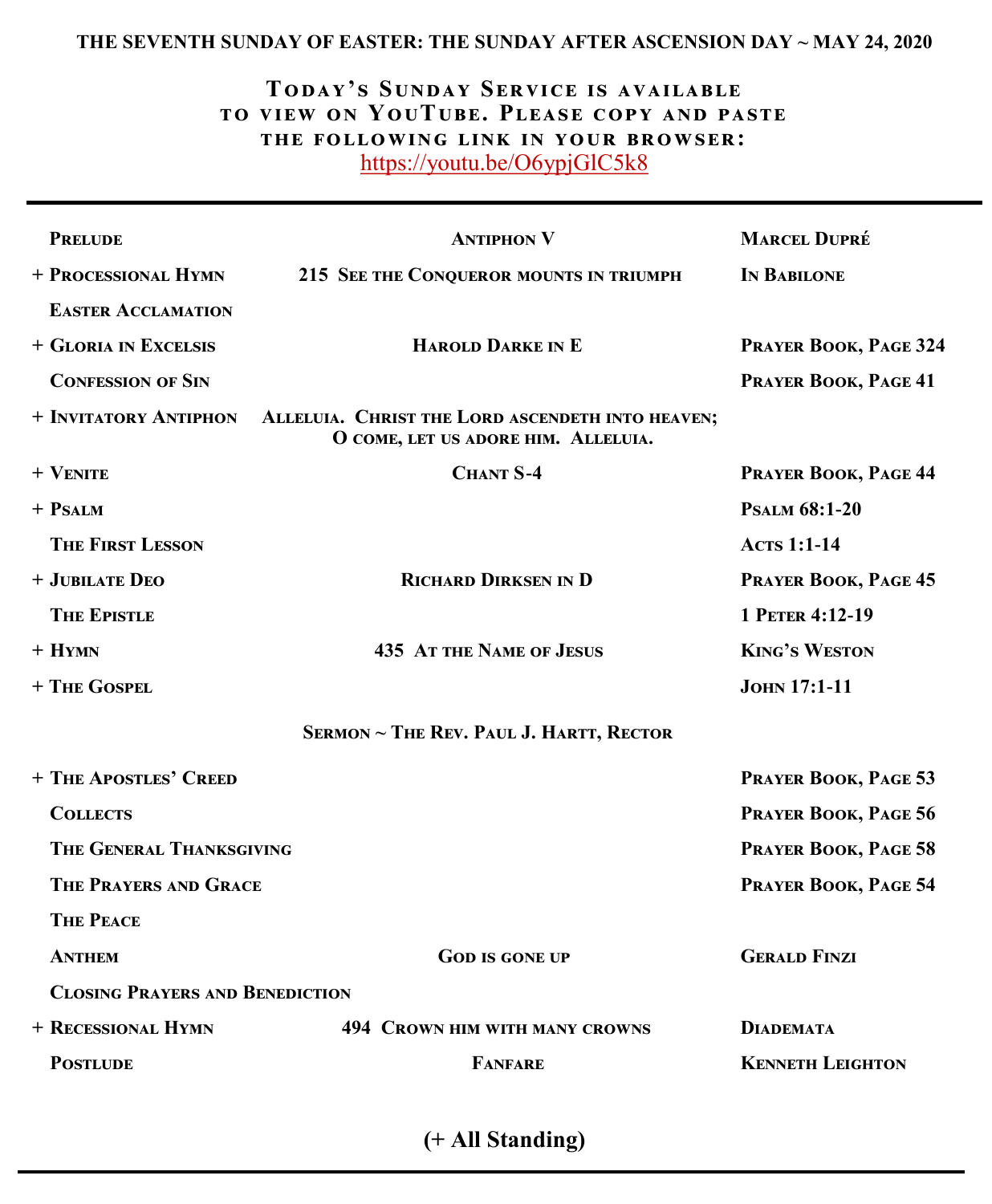## **~ Parish Notes ~**

**Governor's Mandate 3/20/20:** Due to the Governor's public health mandates, we have closed both the Church Office and the Church until the restrictions are lifted. The closure began at the close of business on Friday, March 20th.

**How to Contact Us:** You may call the church office should you need to get in touch with the Clergy or the receptionist as the parish answering machine continues to be checked daily for messages and pastoral emergencies. Please continue to check the St. Peter's Church Website and Facebook Page for updates. May the Lord protect and keep you, Fr. Hartt+

**Newcomers:** If you are interested in receiving more information about St. Peter's Church or if you would like to be added to the church directory please feel free to call the church office at 518-434-3502.

**Sunday Service Videos:** Every Sunday a filmed Sunday Service from inside St. Peter's Church with Fr. Hartt and Mtr. Sue is available for your viewing. Each service also contains music from the St. Peter's Choir. Every Sunday, St. Peter's parishioners are emailed the YouTube video link for each service through a Constant Contact email from the church. Each video is also published on the church website on Sunday morning for that day as well as on the St. Peter's Church Facebook page. The weekly leaflet and readings for each Sunday are also available on the church website as well. Click on the "Info Center" tab and then click on "Weekly Leaflet" or "Weekly Readings" and then click on the appropriate date for each. Both the leaflet and readings can be printed out so that you may follow along. Today's YouTube Service Video link is: [https://youtu.be/](https://youtu.be/O6ypjGlC5k8) [O6ypjGlC5k8](https://youtu.be/O6ypjGlC5k8)

**Morning Prayer and Evening Prayer Videos:** Please visit the St. Peter's Facebook page for a daily Morning Prayer video with Mtr. Sue and a daily Evening Prayer video with Fr. Hartt. You can also access the church's Facebook Page through the St. Peter's Church website's home page.

**Prayer Book and Bible at Home.** Family Devotions are a great comfort. Our Tradition encourages the use of the Prayer Book and Bible in this way. The Service of Morning Prayer begins on page 41. You can also go online to hear a spoken Daily Office at: **https://www.missionstclare.com/english/spoken/spoken.html** 

**WEBCAST SERVICES:** Every Sunday the Episcopal Diocese of Albany webcasts a Sunday Service of Holy Communion with Sermon. These weekly services can be accessed on the Diocesan website at **https:// albanyepiscopaldiocese.org**/

**Resources for Home Worship:** The Episcopal Diocese wants to encourage you to worship from home while this health crisis unfolds and to do so they have complied a resource list for you. By no means does this list provide all available resources, but it does give you a number of options to guide you in your home worship. You may also reach out to your parish clergy for ideas and suggestions. These resources can be found on the Albany Diocese's website at: **https://albanyepiscopaldiocese.org/worship-resources-duringcovid-19-pandemic/**